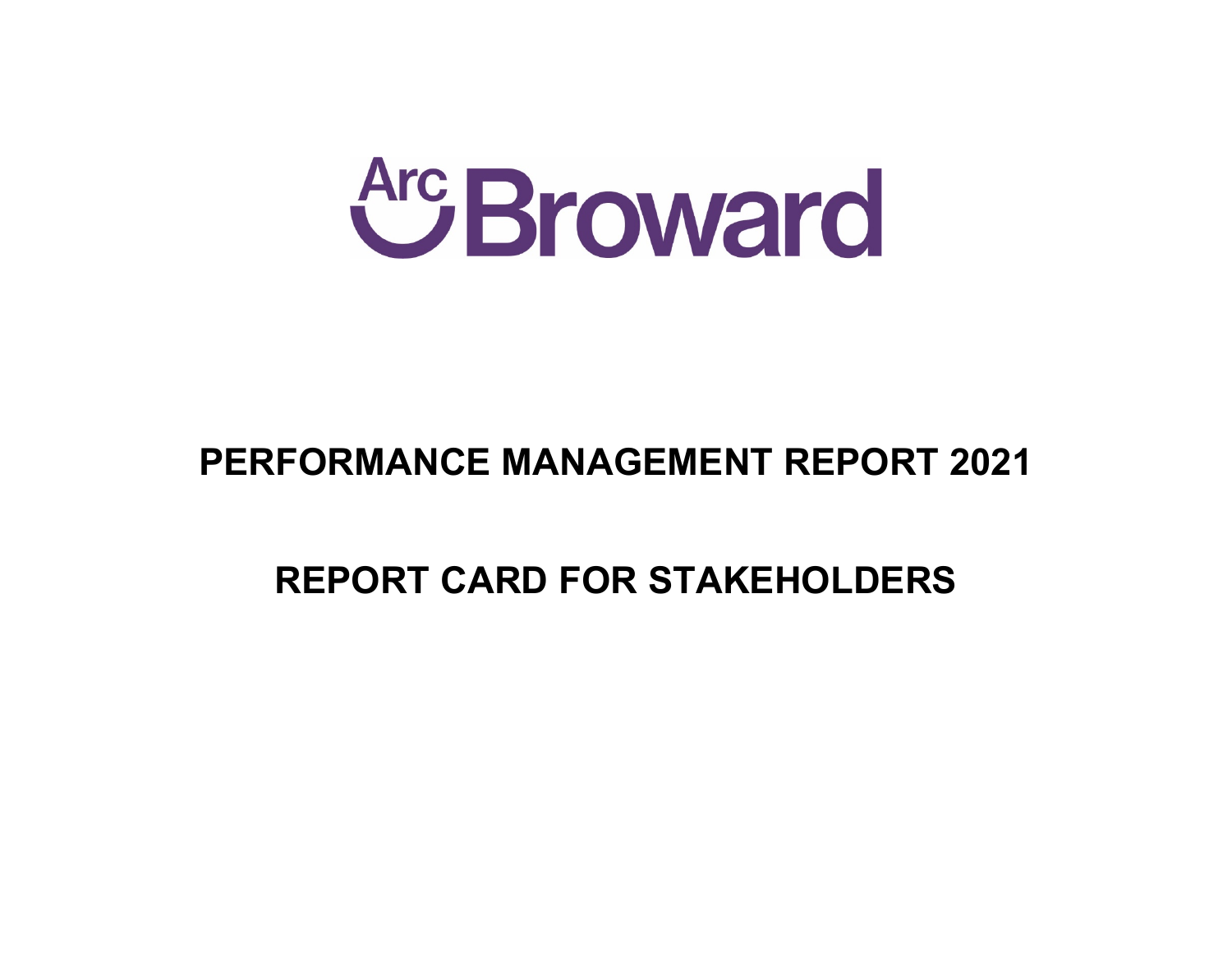

This booklet is like a report card. It tells people about what things that are important in how well we support people. It tells you, your family and other people what we think what are things that are meaningful for us to report on each year.

The information in this report card may be confusing or hard to understand so please ask us, a friend or a family member for help if you want to know more about the report and what it say.

This book has information about:

- 1. How the employees at ARC Broward worked to make sure that there are excellent services for you.
- 2. How well we are supporting you in terms of helping you reach your goals and how happy you are with what we do.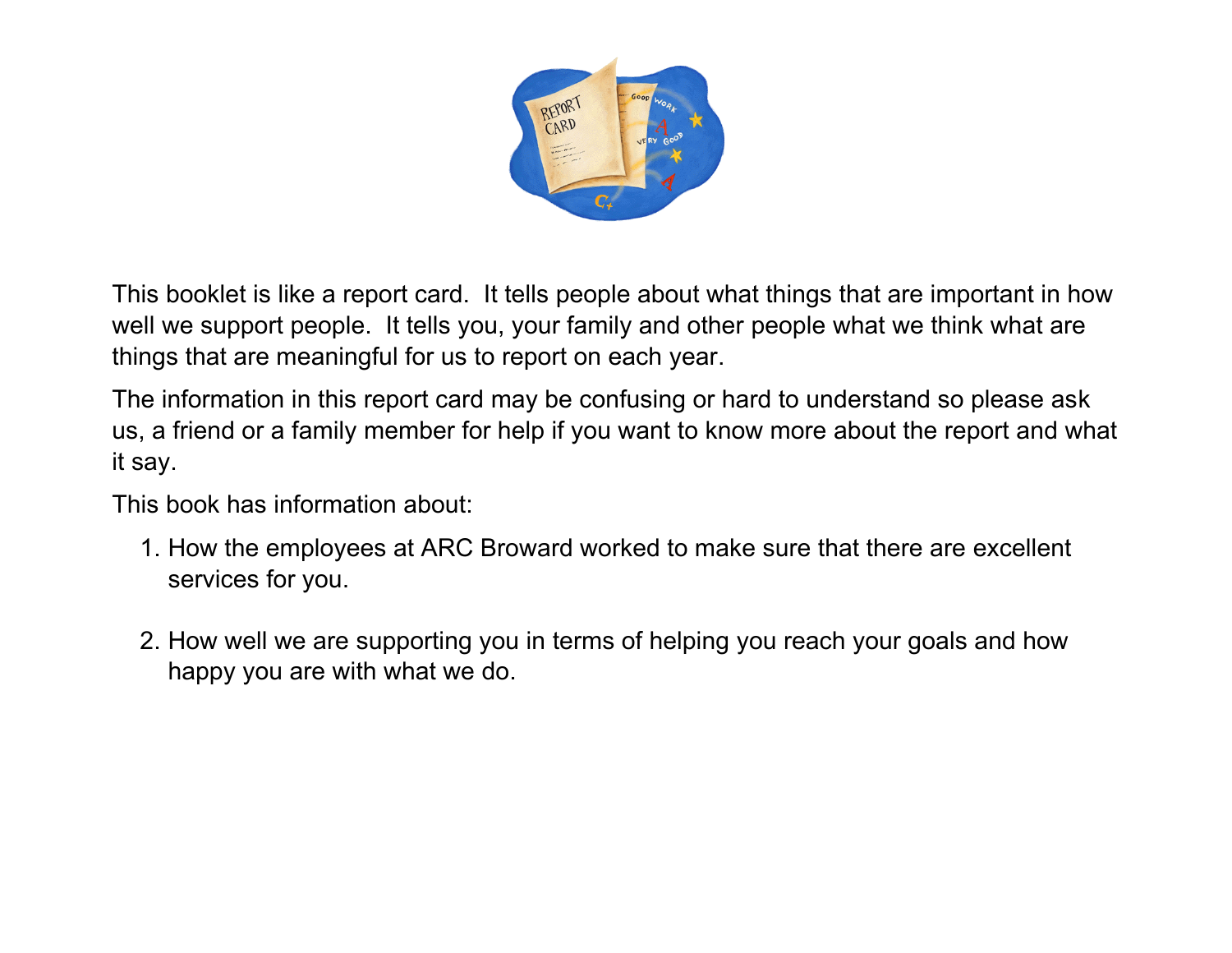Arc Broward ensures that everyone can access the same information in a format that helps them understand and we can accommodate each person's uniqueness. If you need the information in this report in a different format, please contact us and we will provide information that meets your needs.

Many of Arc Broward's programs are accredited by CARF. In keeping with CARF's principle of continuous getting better, every program has identified measurable outcome based goals and activities that build us deliver services to the persons that are helpful to persons served.

CARF further requires indicators in the following four categories:

- 1. Efficiency: measures how we spend our time and money
- 2. Effectiveness: measures how well we help you with your goals
- 3. Service Access: measures things that are a barrier to you or others receiving services
- 4. Satisfaction: measure how happy you are with the services we provide

The following tables align the indicators Arc Broward uses to guide and manage the day to day program operations of the agency.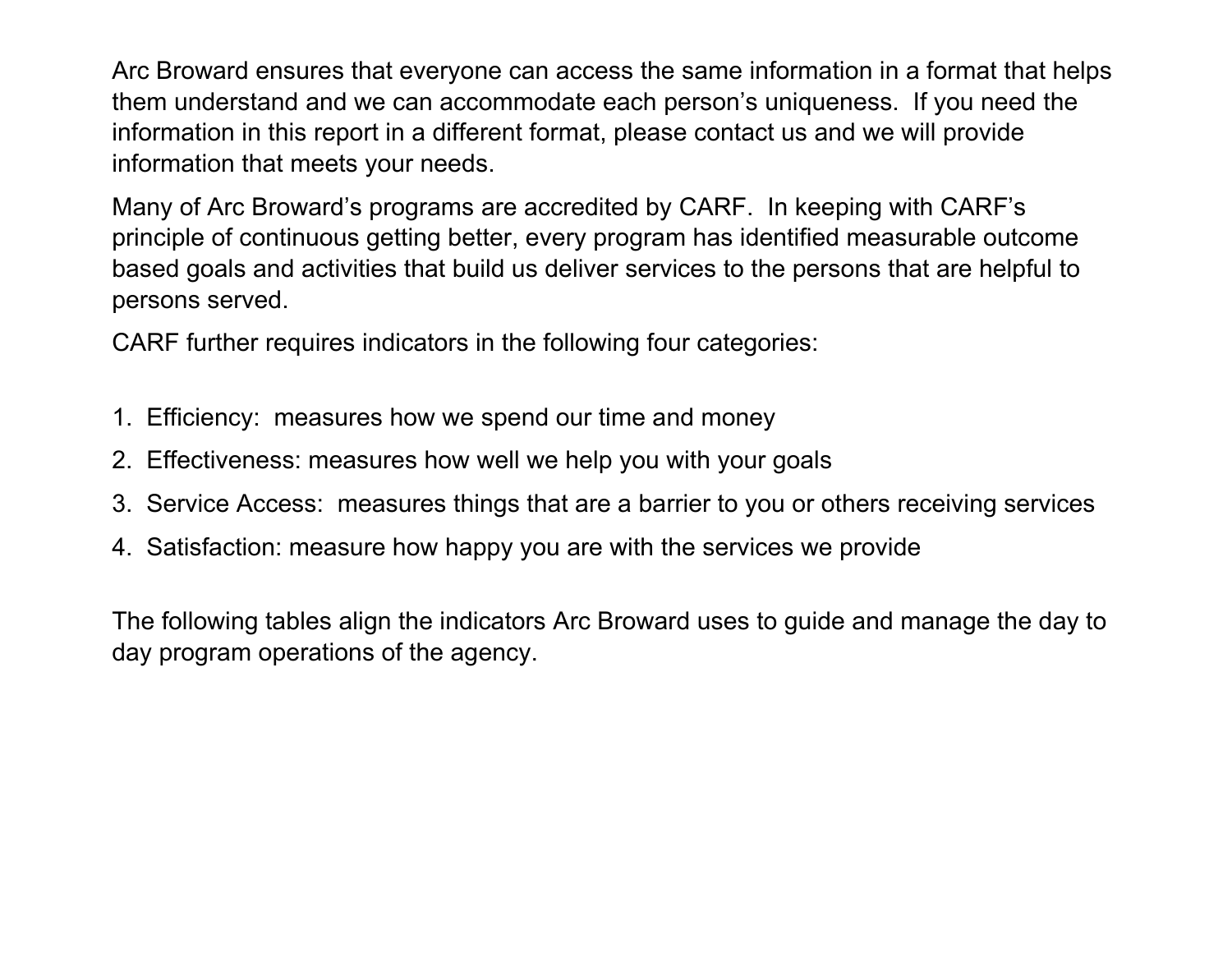# **CHILDREN'S DIVISION PERFORMANCE MEASURES**

|                                          | <b>Efficiency Measure</b>                                                                           | <b>Effectiveness</b><br><b>Measure</b>                                                                                                                             | <b>Service Access</b><br><b>Measure</b>                                                                      | <b>Satisfaction Measure</b>                                                                |
|------------------------------------------|-----------------------------------------------------------------------------------------------------|--------------------------------------------------------------------------------------------------------------------------------------------------------------------|--------------------------------------------------------------------------------------------------------------|--------------------------------------------------------------------------------------------|
| Preschool                                | Increase in time that direct<br>support professionals are<br>engaged in direct service<br>provision | Increase percentage of<br>goals which target<br>performance is achieved<br>and maintained                                                                          | Increase of<br>percentage of children<br>referred who enroll                                                 | Increase percentage of<br>stakeholders who report<br>overall satisfaction with<br>services |
| ABLE/Camp                                | Increase in time that direct<br>support professionals are<br>engaged in direct service<br>provision | 1. Decrease percentage of<br>maladaptive behaviors<br>displayed by children<br>2. Increase percentage of<br>adaptive behaviors<br>displayed by children            | Increase percentage<br>of children who have<br>behavior plans<br>implemented within 60<br>days of enrollment | Increase percentage of<br>stakeholders who report<br>overall satisfaction with<br>services |
| <b>Respite</b>                           | Decrease actual cost per child<br>in order to serve more children                                   | Increase % of families<br>served who report that the<br>service provided an<br>opportunity to engage in<br>necessary and meaningful<br>events and responsibilities | Increase percentage<br>of children referred<br>who enroll                                                    | Increase percentage of<br>stakeholders who report<br>overall satisfaction with<br>services |
| <b>Parents As</b><br><b>Teachers</b>     | Increase billable time of parent<br>educators                                                       | 1. Improve family functioning<br>2. Increase percentage of<br>families with no abuse<br>findings                                                                   | Increase percentage<br>of families who begin<br>services within 14<br>days of intake                         | Increase percentage of<br>stakeholders who report<br>overall satisfaction with<br>services |
| Comm.<br><b>Based</b><br><b>Behavior</b> | Decrease actual cost per child<br>in order to serve more children                                   | 1. Decrease percentage of<br>maladaptive behaviors<br>displayed by children<br>2. Increase percentage of<br>adaptive behaviors<br>displayed by children            | Increase percentage<br>of referred families<br>who receive services<br>within 30 days of<br>intake date      | Increase percentage of<br>stakeholders who report<br>overall satisfaction with<br>services |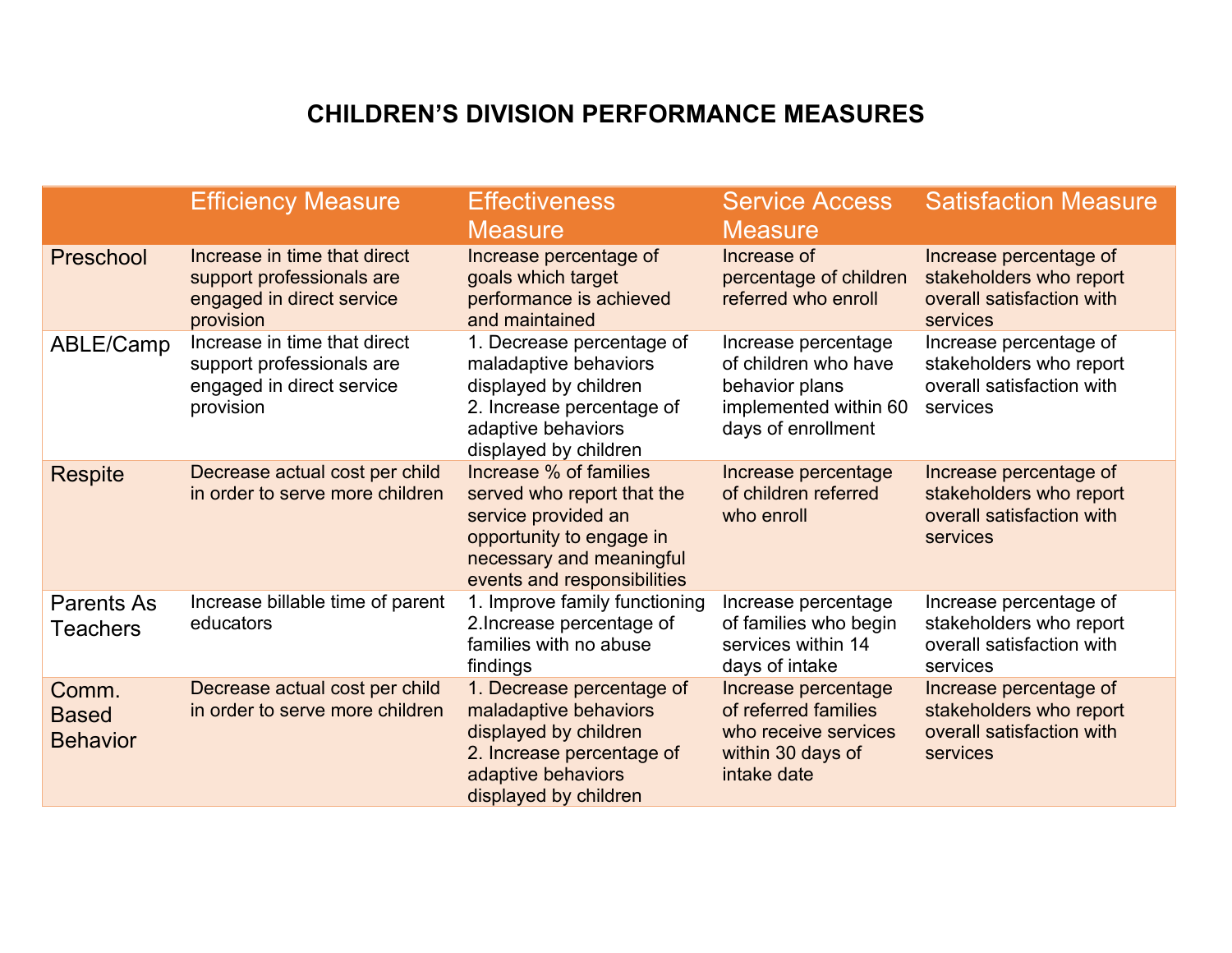### **RESULTS**

### Preschool:

- 95% of children's goals were either improved or achieved Met
- 90% of children who were referred enrolled Met
- 100% reported satisfaction with services Met

### ABLE:

- 84% of children served for a minimum of 6 months reduced maladaptive behaviors Met
- 85% of children served for a minimum of 6 months increased replacement behaviors Met
- 75% of children had behavior plans implemented by the  $60<sup>th</sup>$  day following enrollment N/A due to COVID
- Direct support professionals were engaged in direct service provision with the children 95% of the time Met
- 100% reported satisfaction with services Met

#### Respite:

- 100% of families served reported that services provided them with opportunity to engage in necessary and meaningful events and responsibilities – Met
- 100% of eligible referred children enrolled in services Met
- 100% reported satisfaction with services Met

## PAT:

- XXX of families had no verified abuse findings 12 months after completing program Data from BSO not available yet due to COVID
- 90% of parents demonstrated improved family functioning Met
- 89% of newly enrolled families received first service within 14 days Not met (by 1% point)
- 65% of total hours worked were in provision of billable services Met
- 100% reported satisfaction with services Met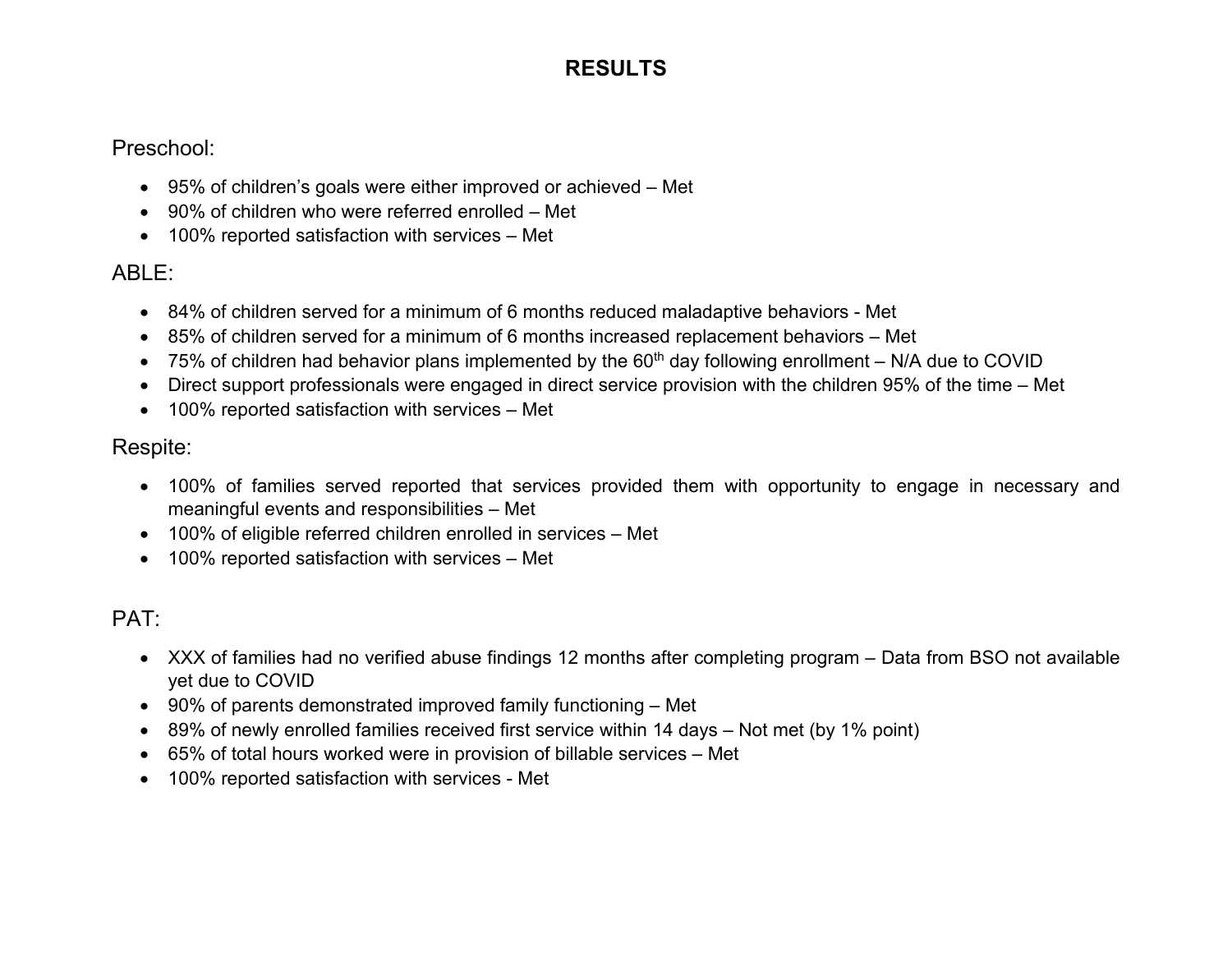# **ADULT DIVISION PERFORMANCE MEASURES**

|                                | <b>Adult Division Efficiency Measure</b>                                                                         | <b>Effectiveness Measure</b>                                                                                                                                                                              | <b>Service Access</b><br><b>Measure</b>                                                    | <b>Satisfaction</b><br><b>Measure</b>                                                          |
|--------------------------------|------------------------------------------------------------------------------------------------------------------|-----------------------------------------------------------------------------------------------------------------------------------------------------------------------------------------------------------|--------------------------------------------------------------------------------------------|------------------------------------------------------------------------------------------------|
| Day Programs                   | Increase Percentage of<br>variance between budgeted<br>cost and actual cost per<br>person served                 | 1. Increase Percentage of<br><b>Persons Served</b><br><b>Engaged in Active Participation</b><br>2. Increase Percentage of<br><b>Positive Interactions Displayed</b><br>by Direct Support<br>Professionals | Increase percentage of<br>persons who enroll within<br>30 days of service<br>authorization | Increase<br>Satisfaction of<br><b>Persons Served</b><br>Satisfaction of<br><b>Stakeholders</b> |
| <b>Residential</b><br>Programs | 1. Meet or remain below<br>expense projections on final<br>approved budget.<br>2. Reduce in medication<br>errors | 1. Increase percentage of<br>Persons Served who maintain<br>or increase their daily living<br>skills.<br>2. Reduce Maladaptive<br><b>Behaviors</b>                                                        | Increase percentage of<br>persons served<br>who access the<br>community                    | Increase<br>Satisfaction of<br><b>Persons Served</b><br>Satisfaction of<br><b>Stakeholders</b> |

### **RESULTS**

#### Residential Programs:

- 90% of persons served improved their daily living skills Met
- XXX of persons served in community living averaged five or more outings per month N/A due to COVID lockdowns/restrictions
- 86% of persons served in Barc Housing averaged five or more outings per month N/A due to COVID lockdowns/ restrictions
- 91% of residents at Barc Housing receiving ABA services maintained or reduced maladaptive behaviors Met
- Community Living and BARC Housing performed within target of 2 of less medication errors with 0 in for all four quarters – Met
- 100% reported satisfaction with services Met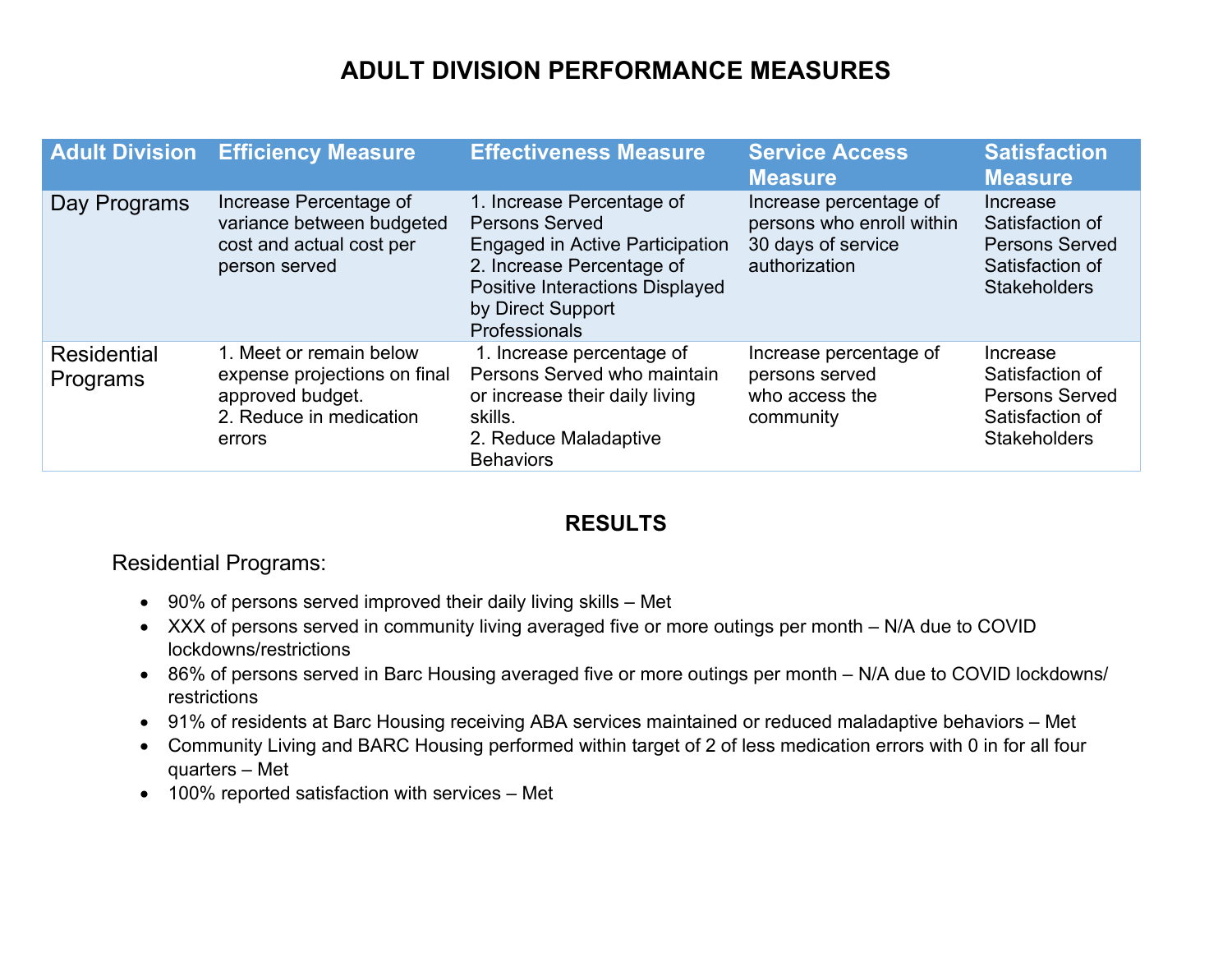Day Programs:

- 91% of persons served in Cornerstone engaged in active participation Met
- 84% of persons served in Intensive Behavior Supports engaged in active participation Not Met
- 86% of persons served in Senior Day Program engaged in active participation Met
- 91% of interactions displayed by Direct Support Professionals were positive Met
- 90% of persons served in Cornerstone demonstrated progress throughout the year Not Met
- 82% of persons served in Intensive Behavior Supports demonstrated progress throughout the year Met
- 84% of persons served in Senior Day Program demonstrated progress throughout the year Not Met
- XXX of individuals received services within 30 days of receipt of cost authorization N/A. New participants did not enroll due to COVID.
- 100% reported satisfaction with services Met
- 100% of external stakeholders reported satisfaction Met.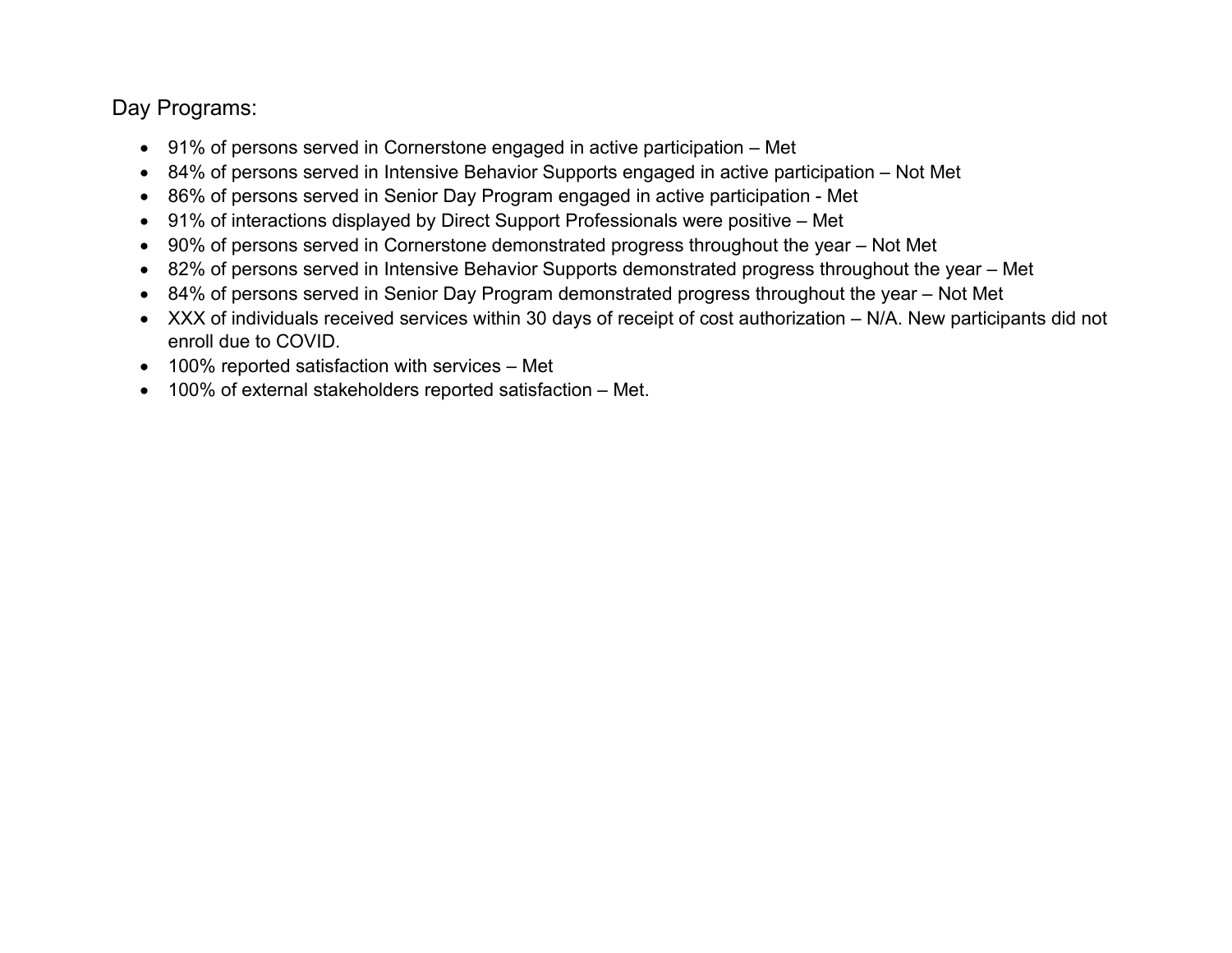# **WORKFORCE DIVISION PERFORMANCE MEASURES**

| <b>Workforce</b><br><b>Division</b>       | <b>Efficiency Measure</b>                                                                                                                                               | <b>Effectiveness Measure</b>                                                                                                                                                            | <b>Service Access</b><br><b>Measure</b>                                                         | <b>Satisfaction</b><br><b>Measure</b>                                                                                      |
|-------------------------------------------|-------------------------------------------------------------------------------------------------------------------------------------------------------------------------|-----------------------------------------------------------------------------------------------------------------------------------------------------------------------------------------|-------------------------------------------------------------------------------------------------|----------------------------------------------------------------------------------------------------------------------------|
| <b>School of HIRE</b><br><b>Education</b> | Meet or remain below expense<br>projections on final approved<br>budget.                                                                                                | 1. Increase percentage of students<br>who demonstrate improvement<br>toward goals<br>2. Increase percentage of students<br>participating successfully in<br>community-based instruction | Decrease wait time<br>between referral and<br>initial contact                                   | Increase<br>Satisfaction of<br><b>Students</b><br>Satisfaction of<br><b>Parents</b>                                        |
| <b>Youth Links</b>                        | Reduce number of days from<br>referral date to acceptance                                                                                                               | 1. Increase percentage of students<br>who demonstrate improvement<br>2. Increase percentage of students<br>participating successfully in<br>internship experience                       | Increase acceptance<br>of eligible students                                                     | Increase<br>Satisfaction of<br><b>Students</b><br>Satisfaction of<br><b>Parents</b><br>Satisfaction of<br>Internship sites |
| <b>Arc Works</b>                          | 1. Percentage of clients<br>maintaining employment from<br>placement to 90 days or longer<br>2. Meet or remain below<br>expense projections on final<br>approved budget | 1. Increase percentage of<br>participants who obtain employment<br>2. Increase in Financial Literacy<br>Knowledge                                                                       | Decrease wait time<br>of contacted to less<br>than 15 business<br>days from date of<br>referral | Increase<br>Satisfaction of<br><b>Job Seekers</b><br>Satisfaction of<br><b>Employers</b>                                   |